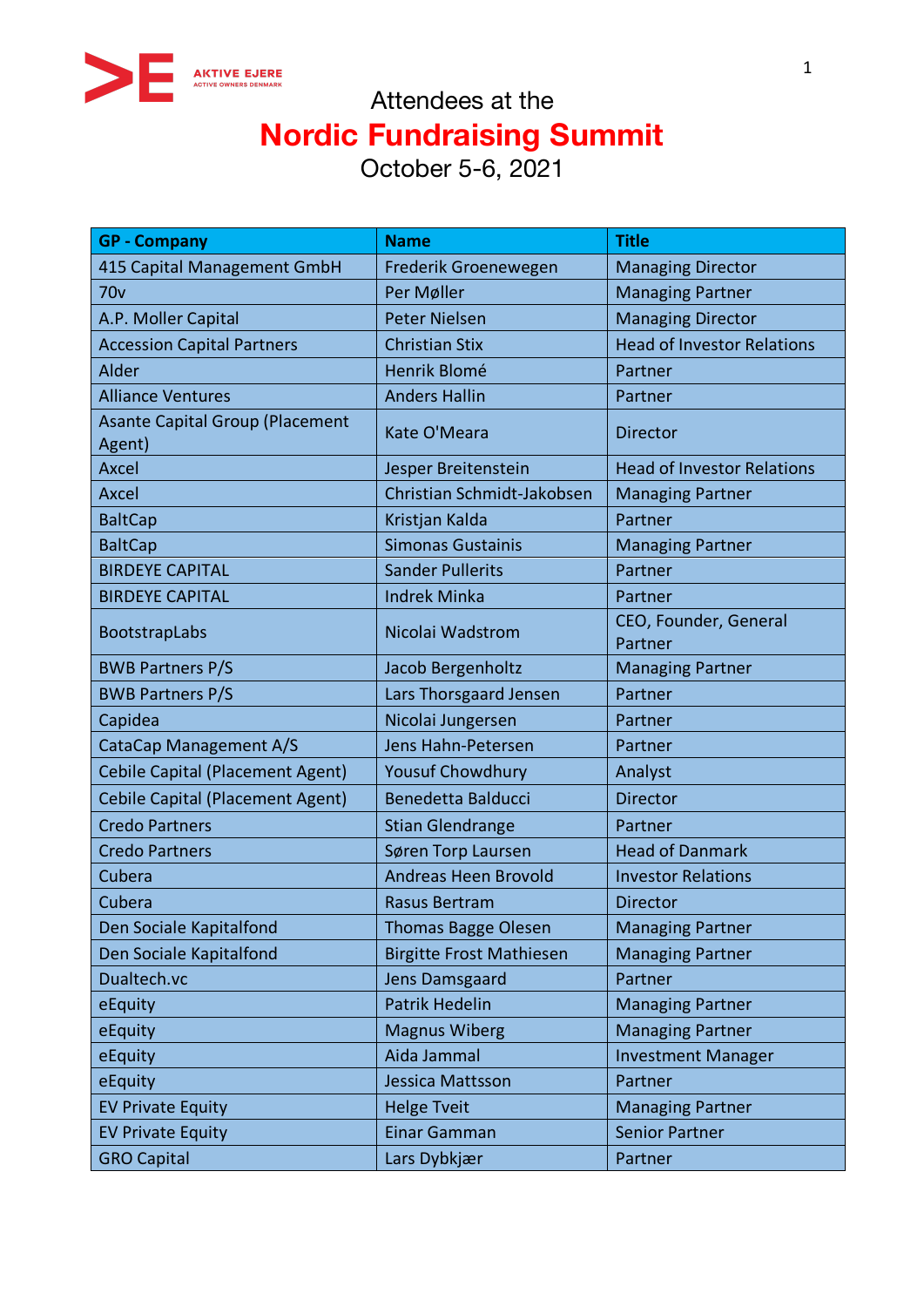

| <b>IK Investment Partner</b>                   | <b>Mads Ryum</b>               | <b>Managing Partner</b>             |
|------------------------------------------------|--------------------------------|-------------------------------------|
| <b>IK Investment Partner</b>                   | Natastja Apollo                | <b>Investor Relations Associate</b> |
| <b>Incofin Investment Managment</b>            | Michäel Blockx                 | <b>Director Fund Developement</b>   |
| <b>Investo Capital</b>                         | <b>Thor Birkmand</b>           | Investment Manager,<br>Partner      |
| <b>Investo Capital</b>                         | <b>Henrik Lundum</b>           | Investment Manager, CEO             |
| <b>INVL Asset Management</b>                   | Deimanté Korsakaitė            | <b>Executive Partner</b>            |
| <b>IPR.VC</b>                                  | Tanu-Mati Tuominen             | Partner, Co-Founder                 |
| Maj Invest                                     | <b>Thomas Riis</b>             | Partner                             |
| <b>NMA Venture Capital</b>                     | Christoph Hüning               | <b>Managing Partner</b>             |
| <b>Nordic Alpha Partners</b>                   | Troels Øberg                   | Partner                             |
| <b>Nordic Alpha Partners</b>                   | <b>Jakob Fuhr Hansen</b>       | Partner                             |
| <b>Promentum Equity Partners</b>               | Amer Ramzan                    | <b>Managing Partner</b>             |
| <b>Redstone Digital GmbH</b>                   | <b>Marcus Schroeder</b>        | Partner & CSO                       |
| Rymdkapital                                    | <b>Ted Elvhage</b>             | <b>Managing Partner</b>             |
| Segulah                                        | <b>Marcus Planting-Bergloo</b> | <b>Managing Partner</b>             |
| SHS Gesellschaft für<br>Beteiligungsmanagement | Sascha Alilovic                | <b>Managing Partner</b>             |
| Sobera Capital                                 | Johannes Rabini                | <b>Managing Partner</b>             |
| <b>Spintop Ventures</b>                        | Sami Niemi                     | Partner                             |
| Superseed                                      | Mads Jensen                    | <b>Managing Partner</b>             |
| SustainabilityInvestor                         | Ann-Sofie Hörlin               | <b>General Partner</b>              |
| <b>Trind VC</b>                                | <b>Taavi Lepmets</b>           | Partner                             |
| VækstPartner Kapital                           | <b>Anders Tvegaard</b>         | Partner                             |
| <b>Ventech Capital</b>                         | <b>Tero Mennander</b>          | <b>General Partner</b>              |
| Verdane                                        | <b>Frida Einarson</b>          | Partner                             |
| Verdane                                        | <b>Ellinor Schrewelius</b>     | <b>Director</b>                     |
| <b>VIA equity</b>                              | Benjamin Kramarz               | Partner                             |
| <b>VIA equity</b>                              | John Helmsøe-Zinck             | Managing partner                    |
| <b>Weight Partners</b>                         | Gail Jermyn                    | <b>Investor Relations</b>           |
| <b>Weight Partners</b>                         | Jim Weight                     | <b>Managing Partner</b>             |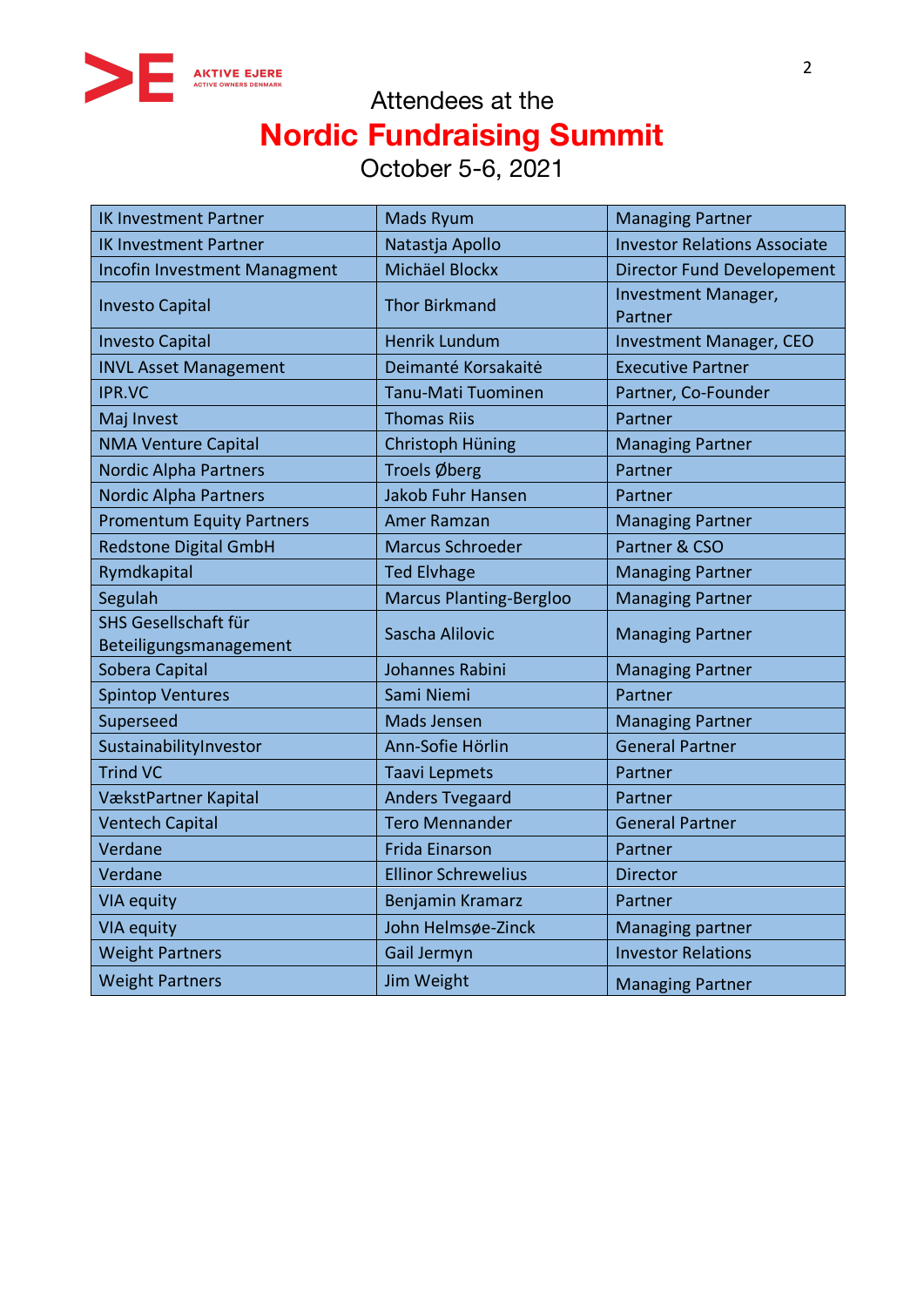

| LP - Company                            | <b>Name</b>                      | <b>Title</b>                                         |
|-----------------------------------------|----------------------------------|------------------------------------------------------|
| <b>Access Capital Partners</b>          | <b>Max Vuokko</b>                | <b>Director</b>                                      |
| <b>Access Capital Partners</b>          | <b>Audrey De Vreese</b>          | Analyst                                              |
| <b>Alternative Equity Partners</b>      | Jeppe Blirup                     | <b>Fund Manager</b>                                  |
| <b>Alternative Equity Partners</b>      | Lars Tønnesen                    | <b>MD</b>                                            |
| Argentum                                | <b>Christian Børsting Jensen</b> | <b>Investment Manager</b>                            |
| Argentum                                | <b>Simen Helland Lassen</b>      | Associate                                            |
| <b>Astorius</b>                         | <b>Philipp Heisig</b>            | <b>Investment Director</b>                           |
| <b>Astorius</b>                         | Zlatina Panayotova               | <b>Senior Associate</b>                              |
| C.W. Obel                               | Mads Nørgaard                    | <b>Investment Manager</b>                            |
| C.W. Obel                               | <b>Thomas Holm Jensen</b>        | <b>Director of Investments</b>                       |
| <b>Cubera Private Equity</b>            | <b>Andreas Brovold</b>           | <b>Investment Manager/IR</b>                         |
| <b>Cubera Private Equity</b>            | Stina Vällfors                   | <b>Investment Manager</b>                            |
| Dansk Vækstkapital III /<br>Vækstfonden | Ole Hauskov                      | Partner                                              |
| Dansk Vækstkapital III /<br>Vækstfonden | Alexander Knudsen                | <b>Investment Manager</b>                            |
| Danske Private Equity                   | <b>Adam Tesdorf Saunte</b>       | Partner                                              |
| <b>Danske Private Equity</b>            | Maria Lohmann                    | <b>Investment Manager</b>                            |
| EIF - European Investment<br>Fund       | <b>Marco Natoli</b>              | <b>Head of Lower Mid-Market</b>                      |
| EIF - European Investment<br>Fund       | <b>Nathalie Chollet</b>          | Investment manager                                   |
| <b>Felman Family Office</b>             | Virginia Vegas                   | <b>Nordic Investment Director</b>                    |
| <b>Golding Capital Partners</b>         | <b>Maximilian Weissbrodt</b>     | <b>Senior Associate</b>                              |
| <b>Golding Capital Partners</b>         | Alexander Felix Schmidt          | Associate                                            |
| <b>Golding Capital Partners</b>         | <b>Thomas Hallinger</b>          | <b>Investment Director</b>                           |
| <b>Industriens Pension</b>              | Heidi Haurholm-Rasmussen         | <b>Senior Investment Manager</b>                     |
| <b>Industriens Pension</b>              | <b>Peter Juhl Nielsen</b>        | <b>Director</b>                                      |
| Keyhaven                                | Anne Niederstaetter              | Partner                                              |
| <b>KfW Capital</b>                      | Jörg Goschin                     | <b>Co-CEO and Senior Managing</b><br><b>Director</b> |
| LFPI Group / LFPE S.A.                  | <b>Alexander Hesseling</b>       | <b>Investment Manager</b>                            |
| <b>Montana Capital Partners AG</b>      | Simon Wickström                  | <b>Vice President</b>                                |
| <b>NORD Holding</b>                     | <b>Dorian Gensel</b>             | Member of IC                                         |
| <b>NORD Holding</b>                     | <b>Federico Riva</b>             | <b>Investment Professional</b>                       |
| Nordea Wealth Management                | <b>Linsay McPhater</b>           | <b>Senior Portfolio Manager</b>                      |
| <b>Qualitas Funds</b>                   | <b>Victor Romero</b>             | <b>Investment Director</b>                           |
| <b>Qualitas Funds</b>                   | Joao Pita Rua                    | Associate                                            |